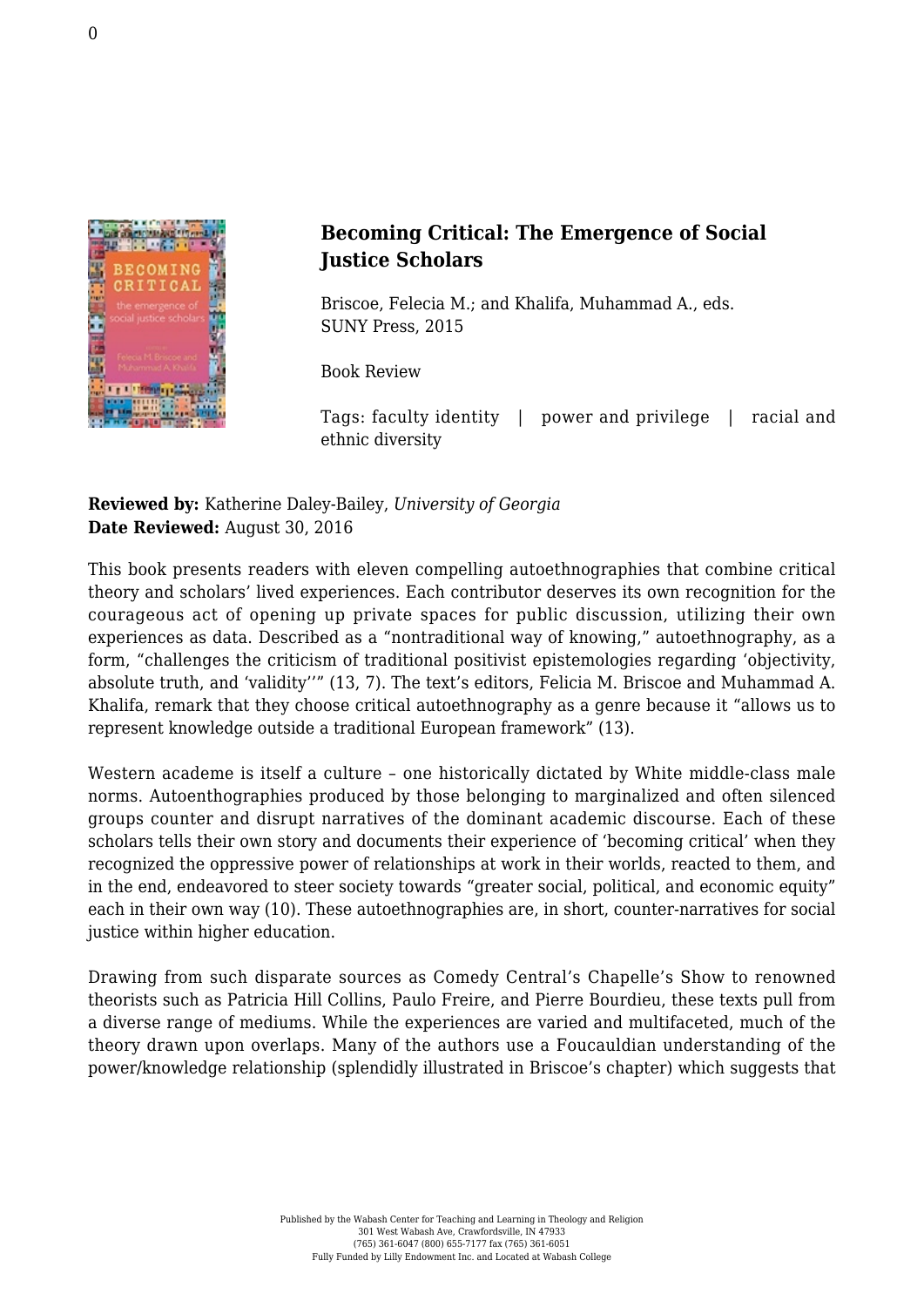power is not totally in the hands of one person. As Briscoe states, "people cannot be neatly divided into oppressors and the oppressed... we are oppressors in other ways" (120-121). Other common theories pervade the series, such as CRT (Critical Race Theory) which highlights the endemic nature of racism in American society. Many of the authors give a cursory nod to Judith Bulter's concept of one's identity as performative. However, Miguel De Oliver's "We're All Half-Breeds Now…in a Not so Ivory Tower" describes how, for the "racially ambiguous," the space that one occupies becomes the "key to presumptions of identity" (228). In his experience, he need only occupy a particular space to be ascribed a specific identity (foreigner, Latino, "White," Navajo, "Black athlete," and so forth) (225-241).

Whether the chapter is about a Gusii woman (Damaris Moraa Choti) living in a world of male domination, experiencing cultural pressures (from primarily women relatives) to undergo clitoridectomy, who finds solace in her family's Christian faith and love of education or a Black, male, Muslim's (Muhammad A. Khalifa's) encounter of being automatically singled out in class to respond to a Boyz N the Hood trailer because in the "White imaginative" Black males are expected to identify with the gangster nature, readers will be challenged by the worlds presented and drawn into the experiences described. Sadly, there are no easy answers and speaking out against institutional injustices often has very real material consequences (as noted in the chapter "Too Black, Yet Not Black Enough: Challenging White Supremacy in U.S. Teacher Education and the Making of Two Radical Social Misfits" by Brenda G. Juarez and Cleveland Hayes).

The case studies are divvied up by the contributor's experience based on race and gender but perhaps the most instructive section focuses on the case studies documenting scholars' intersecting dimensions of identity (race, gender, ethnicity, class, religious, and so forth). The autoethnographies in this section track how the authors embody multiple (sometimes conflicting) identities, occupy a myriad of roles, and negotiate their personal and professional identities amid the confines of higher education. In the chapter, "Working the Hyphens: Ethnographic Snapshots in Becoming Critical-Female-Black-Scholars," El-Amin, Henry, and Laura fight the notion that there is "no room for real PhDs to take seriously scholarship that is politically, historically, and personally rooted in multiple identities" (208). These scholars' stories – in fact, their very existence – explode the myth of the monolithic scholarly experience.

As the American university becomes exponentially diverse, college professors and administrators will need to be well-versed in critical theory as well as actively engaged in dialogues on difference. This book exposes the reader to both. Readers need not be educational professionals or "theory heads" to benefit from the stories presented here; anyone invested in social justice and educational equity will be rewarded by hearing these voices.